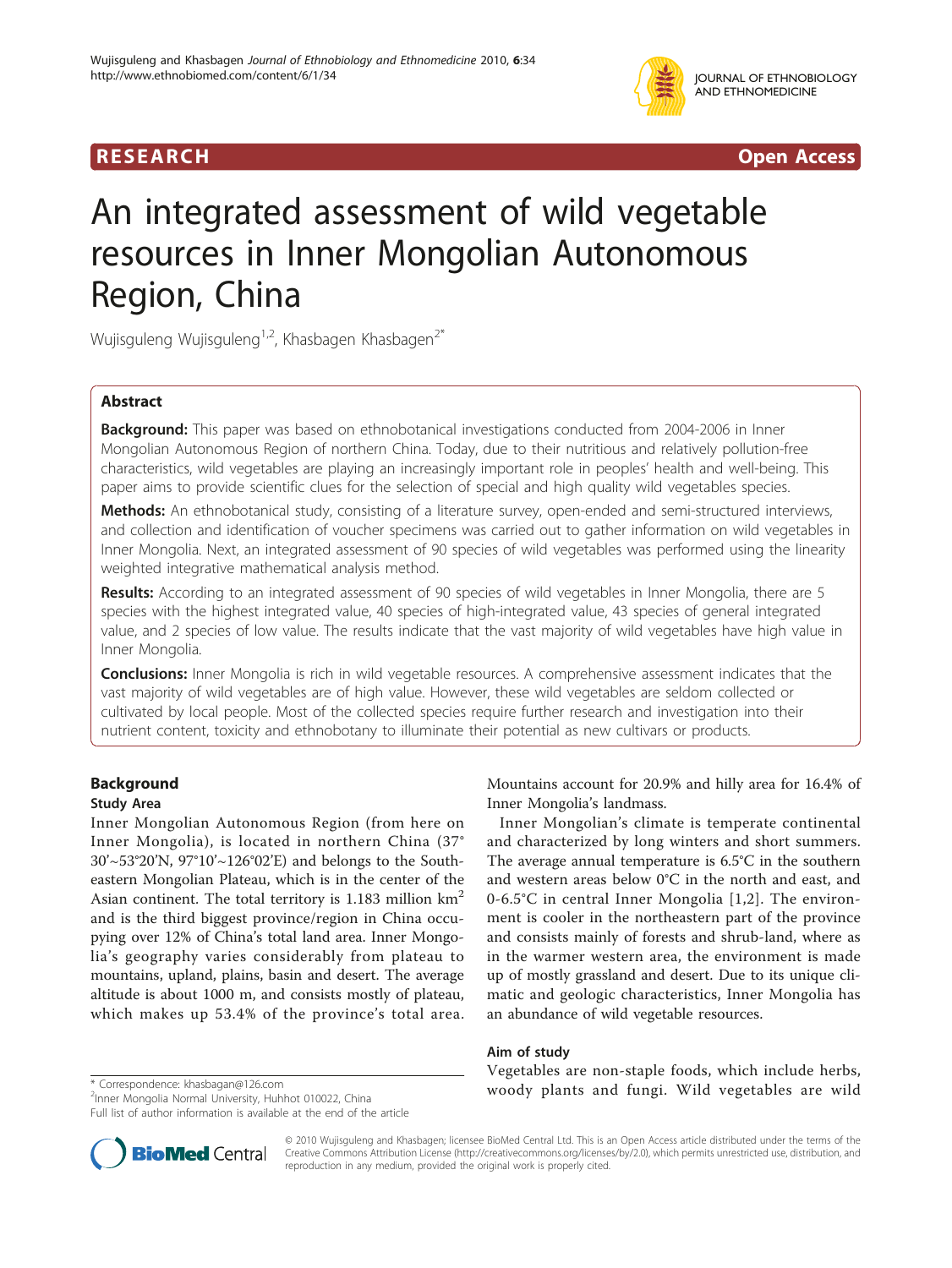plants used for food but have not yet been introduced, cultivated or managed by people.

Wild vegetables have always been an integral part of the human diet. With the aims of enriching and diversifying the human diet, botanists and agronomists have researched, explored, and cultivated new types of vegetables from all over the world. In order to exploit, utilize, and effectively conserve wild vegetable resources, an integrated assessment is needed. This paper aims to provide scientific clues as to how best to select high-quality species for further exploitation, utilization, and conservation.

#### Previous study on wild vegetables

Since the 1950 s, researchers from all over the world have investigated wild vegetable resources and published works on wild edible plants. For example, "Edible Wild Plants of Eastern North America" (1958), " Edible Wild Plants of Eastern United States and Canada" (1976), "A Field Guide to Edible Wild Plants of Eastern and Central North America"(1978), "Wild Green Vegetables of Canada" (1980) etc. [[3-6\]](#page-6-0). In addition to the above studies, there has been much research into the nutritional contents of some key species [[7-](#page-6-0)[10\]](#page-7-0). In the  $21<sup>st</sup>$  century, the study of wild vegetables is still very active. Recently, botanists have reported on wild vegetable resources in Italy, India and Poland [[11](#page-7-0)-[13\]](#page-7-0), and there have been many ethnobotanical studies documenting folk wild vegetables in Africa, Cyprus and Vietnam [[14-19\]](#page-7-0).

China's rich history and classical literature on wild vegetables are useful sources of information for researchers. The study of wild vegetable resources has been carried out since the 1950 s in China. Since the 1980 s, ethnobotanical studies have been carried out in Inner Mongolia but have focused on only a few specific species and a limited area [[20-27\]](#page-7-0) (see Additional file [1](#page-6-0)). According to the Flora of Inner Mongolia [\[1](#page-6-0),[28-31\]](#page-7-0) (see Additional file [1](#page-6-0)), 2270 species of vascular plants have been documented in the region. Throughout this investigation, the author has recorded 323 wild vegetables. However, an integrated assessment of wild vegetable resources has not yet been done. In order to effectively use and manage wild vegetable resources, this study was undertaken.

### Methods

Applying standard methods of ethnobotany, our investigation was carried out by the following three steps: literature survey, site selection and field study. The authors used the linearity weighted integrative mathematical analysis method to perform an integrated assessment of 90 species of wild vegetables in Inner Mongolia.

### Literature Surveying

Relevant literature was surveyed and consulted to obtain general information on appropriate wild vegetables.

Some information was accessed directly from previous studies on flora [[32-43\]](#page-7-0) (see Additional file [1\)](#page-6-0) and wild plant resources [[44](#page-7-0)-[49\]](#page-7-0) (see Additional file [1](#page-6-0)) while some information was obtained indirectly from both domestic [\[50-65](#page-7-0)] (see Additional file [1\)](#page-6-0) and international studies on wild edible plants.

#### Selecting Sites

In 2004-2006, we selected six local *qis* (a  $qi$  or banner in English is a county-level administrative territory) to carry out our investigation in three different vegetation types. The area are as follows: Abag Banner and eastern Uzumqin Banner in Xilingul grassland; Otug Banner, southern Otug Banner, and Hangin Banner in the Ordos shrub-land and sandy vegetation region; and Northern Banner in Tongliao, part of the Horchin sandy area.

#### Field Study

Guided by the principles of open-ended interviews and semi-structured interview techniques, we interviewed 98 informants including elderly villagers, Mongolian and Han herbalists, and farmers and herdsmen. From those interviews, we obtained information on wild vegetables, such as timing of edibility, edible parts, and medicinal value. During the field study, we collected specimens of wild vegetables known by the local people.

Plant specimens were examined and identified by the authors. At the same time, we consulted ethnobotanical plant specimens deposited in the herbarium of Inner Mongolia Normal University. For some practical reasons, we have not yet determined nutritional components, toxicity levels, and development status of some species, so the 90 most researched species of the 323 species of wild vegetables were selected for the integrated assessment.

#### Integrated Assessment

The establishment of integrated assessment index system The indicators of the synthetic index system have their own respective importance. In this paper, the following 10 synthetic indices have been used: nutritional value (NV), distribution (D), community status (CS), life form (LF), basis of civil use (BCU), whether the plant is wild or cultivated or produced (WCP), toxicity (T), edible time (ET), edible parts (EP) and medicinal value (MV). Then the plants were classified and a score was assigned to them (Table [1,](#page-2-0) Table [2](#page-2-0)).

#### Weight Determination

Weight determination was based on the "functiondriven" principles of the set-value iteration method. According to the relative importance of each indicator, the weight of each indicator can be determined. Generally, the means of determination are divided into objective and subjective means [[66,67\]](#page-7-0) (see Additional file [1](#page-6-0)). This paper applied the subjective weighting method.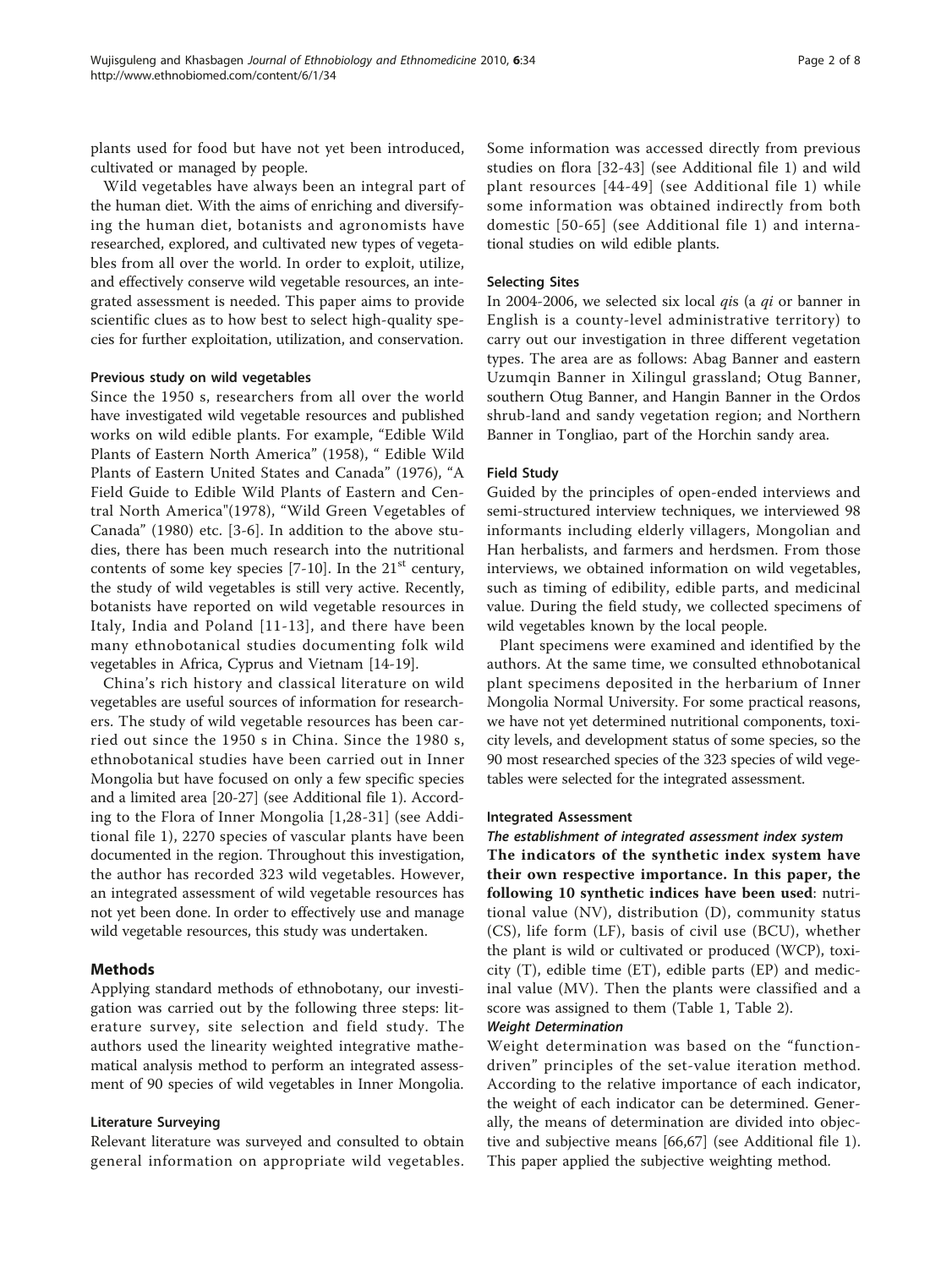<span id="page-2-0"></span>Table 1 The criteria of division of wild vegetables (mg/kg fresh edible parts)

|          | Carotene  | Vitamin B <sub>2</sub> | Vitamin C  |
|----------|-----------|------------------------|------------|
| Type I   | > 50      | > 5                    | $\geq 500$ |
| Type II  | $\geq 50$ | > 5                    | < 500      |
|          | > 50      | < 5                    | $\geq 500$ |
|          | < 50      | > 5                    | $\geq 500$ |
| Type III | $\geq 50$ | < 5                    | < 500      |
|          | < 50      | > 5                    | < 500      |
|          | < 50      | < 5                    | $\geq 500$ |
| Type IV  | < 50      | < 5                    | < 500      |

Table 2 Weight, classification and assignment criteria

| Assignment<br>indicator | Weight | <b>Classification</b>       | Assignment<br>(score) |
|-------------------------|--------|-----------------------------|-----------------------|
| <b>NV</b>               | 0.22   | type I                      | 4                     |
|                         |        | type II                     | 3                     |
|                         |        | type III                    | $\mathfrak{D}$        |
|                         |        | type IV                     | 1                     |
| D                       | 0.11   | The whole region            | 3                     |
|                         |        | Most of the region          | $\overline{2}$        |
|                         |        | Parts of the region         | 1                     |
| CS                      | 0.13   | Dominant species            | 3                     |
|                         |        | Common species              | $\overline{2}$        |
|                         |        | Rare species                | 1                     |
| LF                      | 0.02   | Perennial herb              | 3                     |
|                         |        | Annual or Biennial<br>herb  | $\overline{2}$        |
|                         |        | Woody                       | 1                     |
| <b>BCU</b>              | 0.09   | wide range                  | 3                     |
|                         |        | Less                        | 2                     |
|                         |        | Not                         | 1                     |
| <b>WCP</b>              | 0.02   | Cultivation                 | 3                     |
|                         |        | Gathering and<br>production | $\overline{2}$        |
|                         |        | Wild                        | 1                     |
| T                       | 0.04   | None                        | $\overline{2}$        |
|                         |        | l ow                        | 1                     |
| ET                      | 0.13   | Cross-seasonal eating       | 3                     |
|                         |        | Single-seasonal eating      | $\overline{2}$        |
|                         |        | Short-term eating           | 1                     |
| EP                      | 0.18   | More than one               | $\overline{2}$        |
|                         |        | Single                      | 1                     |
| <b>MV</b>               | 0.04   | Yes                         | 1                     |
|                         |        | No                          | 0                     |

Assignment indicator:  $NV =$  Nutritional Value;  $D =$  Distribution;  $CS =$ Community Status; LF = Life Form;  $BCU =$  Basis of Civil Use;  $WCP =$  whether the plant is Wild or Cultivated or Produced;  $T =$  Toxicity;  $ET =$  Edible Time; EP  $=$  Edible Parts: MV = Medicinal Value.

We first made five index sub-sets by consulting with five relevant experts from Inner Mongolia Normal University. Each experts randomly chose  $S = 3$  indices at the first step and chose  $S = 2 \times 3$  indices at the second step, which were considered more important for this study of 10 indices, followed by the creation of index sub-sets. In order to facilitate selection, each indicator is numbered as follow: ① NV, ② D, ③ CS, ④ LF, ⑤

sets created by the five experts are as follows: Expert  $1: (1) \{ \emptyset \emptyset \emptyset \}$ ,  $(2) \{ \emptyset \emptyset \emptyset \emptyset \emptyset \}$  $Expert 2: (1) {\uplus \textcircled{0} \textcircled{0}}$ , (2)  ${\uplus \textcircled{0} \textcircled{0} \textcircled{0}}$  $Expert 3: (1) {\uplus \textcircled{0}} \circledcirc \circledcirc$ , (2) {  $\upcircledcirc \circledcirc \circledcirc \circledcirc \circledcirc$ }  $Expert 4: (1) {\uplus \textcircled{\odot} \textcircled{\odot}}, (2) {\uplus \textcircled{\odot} \textcircled{\odot}} \textcircled{\odot}}$ Expert  $5: (1)$  {  $\odot$   $\odot$   $\odot$   $\odot$  }, (2) {  $\odot$   $\odot$   $\odot$   $\odot$   $\odot$   $\odot$   $\odot$ After making five index subsets, the weight  $(w_i)$  of each

BCU,  $\circledcirc$  WCP,  $\circledcirc$  T,  $\circledcirc$  UT,  $\circledcirc$  UP,  $\circledcirc$  MV. Index sub-

indicator was calculated using the following formula.

$$
g(x_j) = \sum_{k=1}^{5} \sum_{i=1}^{2} u_{ik}(x_j), j = 1, 2, \dots, 10
$$
 (1)

To

$$
\mathbf{u}_{ik}(x_j) = \begin{cases} 1, & x_j \in \mathbf{X}_{i,k} \\ 0, & x_j \notin \mathbf{X}_{i,k} \end{cases} (i = 1, 2; k = 1, 2, \dots, 5)
$$
 (2)

In Formula 1,  $x_i$  is the total number of times the *j*-st index was selected.  $k$  is the number of experts, and  $i$  is the number of selecting steps.  $u_{ik}(x_i)$  is defined as whether the  $j$ -st index is selected by the  $k$ -st expert in each index subset, and  $X_{i,k}$  in Formula 2 is the index subset reported by the  $k$ -st expert at the  $i$ -st step.

After normalization of  $g(x_i)$ , the weight  $(w_i)$  corresponding to index  $x_i$  was calculated by using Formula 3. The results are shown in Table 1.

$$
w_j = \frac{g(x_j)}{\sum_{k=1}^{10} g(x_k)}, j = 1, 2, \dots, 10
$$
 (3)

#### Integrated Assessment

An integrated assessment was developed by the linearity weighted integrative mathematical analysis method. This method is the application of the weighted linear model (Formula 4) to conduct a comprehensive evaluation of plant resources. The integrated value of each species is calculated by using Formula 4 Where  $y$  is the integrated value of wild

vegetable, 
$$
w_j
$$
 (0 ≤  $w_j$  ≤ 1(j = 1, 2, · · ·, 10),  $\sum_{j=1}^{10} w_j$  = 1) is the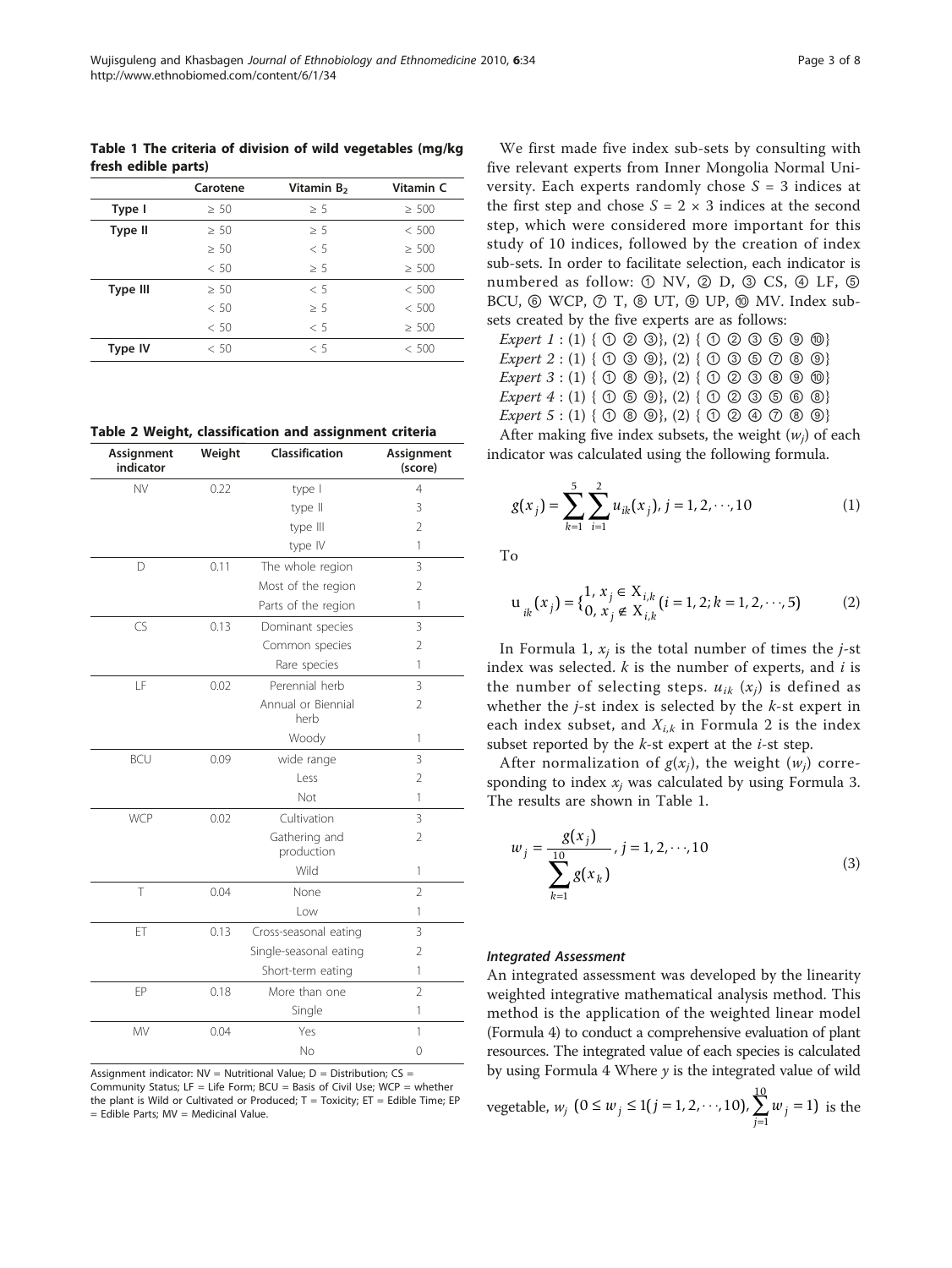weight corresponding to index  $x_j$ , and  $x_j$   $(j = 1, 2, ..., 10)$  are the indices:

$$
\gamma = \sum_{j=1}^{10} w_j x_j \tag{4}
$$

Their scores are shown in Table [3](#page-4-0).

Obtained by combined with the data in Table [2](#page-2-0), Formula 4 is shown below. The integrated value of the wild vegetables was calculated, and the results are shown in Table [3](#page-4-0).

 $\text{IV} = 0.22 \times \text{NV} + 0.11 \times \text{D} + 0.13 \times \text{CS} + 0.02 \times \text{LF} + 0.08 \times \text{BCU} + 0.02 \times$  $WCP + 0.07 \times T + 0.13 \times ET + 0.18 \times EP + 0.04 \times MV$ 

# Results and Discussions Single analysis to indices Nutritional value

In this paper, three types of vitamins (carotene, vitamin  $B<sub>2</sub>$  and vitamin C) were selected to illustrate and reflect the nutritional value of wild vegetables. Considered from their vitamin standpoint, 21(23.33%) species are type I wild vegetables, 31 (34.44%) are type II, 25 (27.78%) are type III and 13 (14.44%) are type IV [\[64](#page-7-0)].

# Distribution, community status and life form

The majority of wild vegetables are distributed throughout Inner Mongolia and where as the rest are found in a very small area. As for the community status of the 90 species surveyed, 63 species (70%) are common, 11 (12.22%) are rare, and 16 (17.78%) make up the dominant vegetation. Fifty-six plants, over half of the species, are perennial herbs, while 25 are annual or biennial herbs and only nine are woody. These conditions directly influence the identification, collection and consumption of wild vegetables.

## **Toxicity**

Toxicity levels of wild vegetables in Inner Mongolia are divided into three categories. The first level indicates that the toxic elements of the plant are only present during certain times of the plants' life cycle. The second level indicates that people may be poisoned or sickened by over eating or prolonged ingestion of the toxic plant. The third level indicates that poisonous elements of the plant can be removed by processing. The majority of wild vegetables contain small amounts of toxic chemical substances, but all of them are edible after processed. At present, commonly used methods to remove toxicity are to soak the edible parts in cold water or to blanch them in boiling water. The Mongolians have a unique way to remove poisonous elements in wild vegetables by cooking and eating the edible parts in milk. Because of the prevalence of toxic elements in wild vegetables, we must fully understand how to safely ingest the plant by investigating the period of edibility, edible parts, edible

dosages, and processing methods of wild vegetables before regarding them as fully safe.

# Basis of civil use and whether the plant is wild, cultivated or produced

The ethnobotanical survey indicated that 15 (16.67%) species are widely gathered and used, 23 (25.56%) are seldom known or used by the local people, and 52 (57.78%) have not been used. Among the widely used species, Allium mongolicum Regel, A. macrostemon Bunge, Sonchus arvensis L., Hemerocallis minor Mill., Taraxacum mongolicum Hand.-Mazz. have been cultivated. Other cultivated species include Sanguisorba officinalis L., Polygonum aviculare L., Potentilla anserina L., Potentilla anserina L., Platycodon grandiflorus (Jacq.) A. DC., and Vicia amoena Fisch.. The remaining species are still fully wild and have not yet been cultivated.

# Edible parts and edible time

Sixty-six (73.33%) wild vegetables are harvested for more than one part of the plant. These various parts include the leaves or upper parts (leaf and stem), green fruits and underground parts (roots and rhizomes). Twentyfour (26.67%) are harvested for a single part. Fifty-six (62.22%) are available in multiple seasons, 31 (34.44%) are only available during a single-season and only three (3.33%) are available for less than one season.

#### Medicinal value

According to field study and literature review, the author found that 62 out of 90 (68.89%) species of wild vegetables are used as Mongolian medicine or Chinese medicine.

#### Integrated value

Based on integrated value shown in Table [3](#page-4-0), the wild vegetables in Inner Mongolia were divided into 4 grades: highest, high, general and low (Table [4](#page-5-0)).

There are 5 species with the highest value (integrated value  $> 2.5$ ), 40 species with high value (2.0 < integrated value  $<$  2.5), 43 species with general value (1.5  $<$  integrated value  $< 2.0$ ) and only two species with low value. Ninety percent or 83 species have a high or general value. The highest and low value wild vegetables are few in Inner Mongolia (Figure [1](#page-6-0)).

Indicated from the single analysis to the indices, woody plants, annual or biennial herbs, species distributed in small parts, rare species, and species with short edibility time or small reserves, have lower integrated values. Because of the above traits, they are seldom known or used by the local people and have not been cultivated. But in fact, these wild vegetables, including Commelina communis L., Rheum franzenbachii Munt., Kummerowia stipulacea (Maxim.) Makino, etc., possess high nutritional and medicinal value and little toxicity.

The integrated assessment indicates that due to their low nutritional value, small edible part, and short edible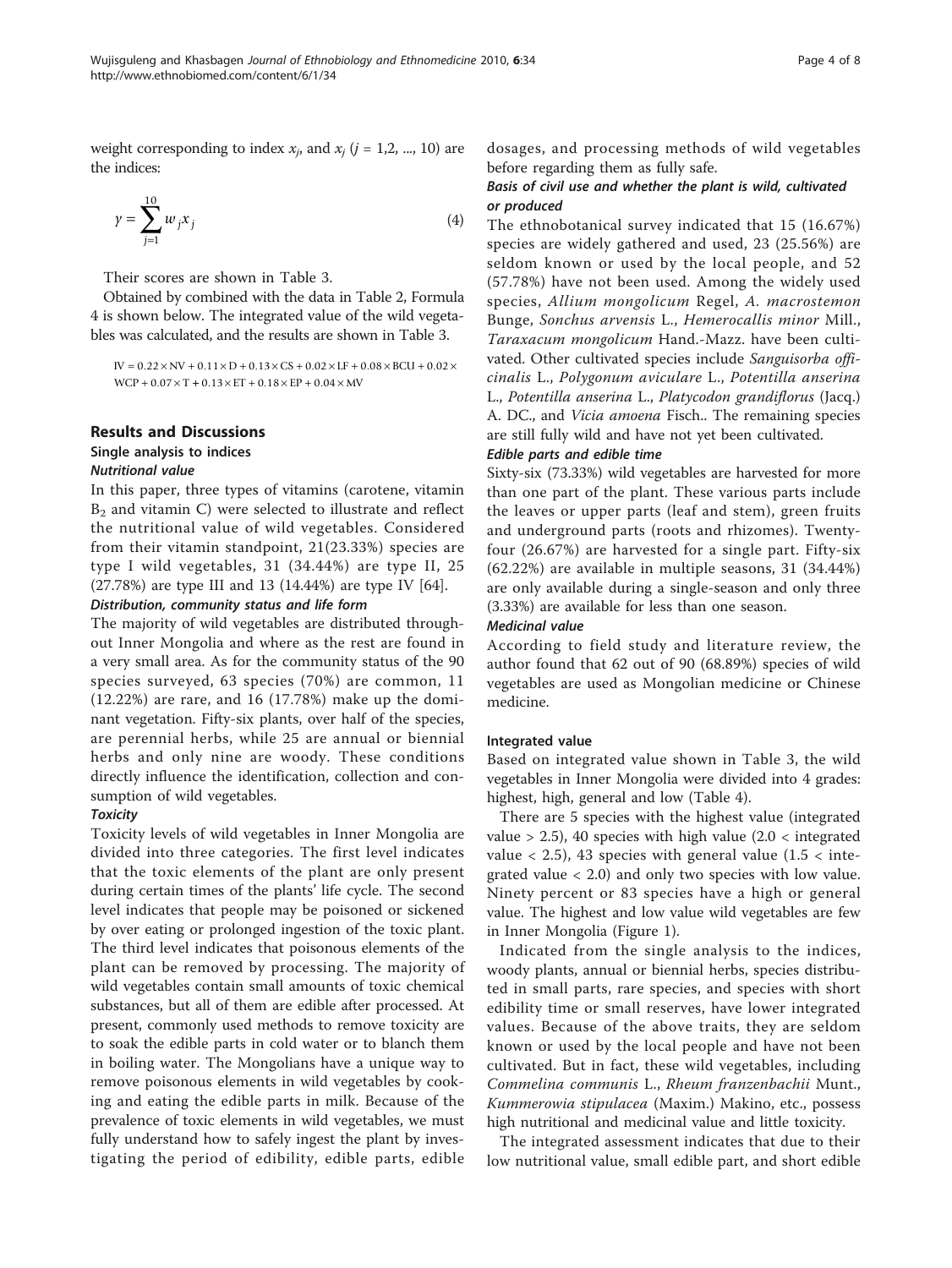<span id="page-4-0"></span>

|  |  |  | Table 3 Integrated value to parts of the wild vegetables in Inner Mongolian Autonomous Region |  |
|--|--|--|-----------------------------------------------------------------------------------------------|--|
|--|--|--|-----------------------------------------------------------------------------------------------|--|

| Latin name of wild vegetable                                | NV             | D              | CS             | LF             | <b>BCU</b>     | <b>WCP</b>     | т              | ET             | EP     | MV             | IV   |
|-------------------------------------------------------------|----------------|----------------|----------------|----------------|----------------|----------------|----------------|----------------|--------|----------------|------|
| Sanguisorba officinalis L.                                  | $\overline{4}$ | 2              | 3              | 3              | 2              | 2              | $\mathbf{1}$   | 3              | $2*$   | $\mathbf{1}$   | 2.68 |
| Polygonum aviculare L.                                      | 4              | 3              | 2              | $\overline{2}$ | 3              | 2              | $\mathbf{1}$   | 3              | $2*$   | 1              | 2.65 |
| Potentilla anserina L.                                      | 3              | 3              | 3              | 3              | 3              | 2              | 1              | 3              | $2*$   | 1              | 2.58 |
| Platycodon grandiflorus (Jacq.) A. DC.                      | 4              | 2              | 2              | 3              | 3              | 2              | $\mathbf{1}$   | 3              | $2***$ | 1              | 2.56 |
| Vicia amoena Fisch.                                         | 4              | $\overline{2}$ | 2              | 3              | 2              | 2              | $\overline{2}$ | 3              | $2*$   | 1              | 2.55 |
| Hemerocallis minor Mill.                                    | 3              | 2              | 3              | 3              | 3              | 3              | $\mathbf{1}$   | 3              | $2*$   | 1              | 2.49 |
| Sonchus arvensis L.                                         | 3              | 3              | 2              | 3              | 3              | 3              | $\mathbf{1}$   | 3              | $2*$   | 1              | 2.47 |
| Taraxacum mongolicum Hand.-Mazz.                            | 3              | 3              | 2              | 3              | 3              | 3              | $\mathbf{1}$   | 2              | $2*$   | 1              | 2.47 |
| Polygonum divaricatum L.                                    | 4              | 2              | 2              | 3              | 1              | 1              | $\mathbf{1}$   | 2              | $1*$   | 1              | 2.47 |
| Adenophora trachelioides Maxim.                             | 4              | $\overline{2}$ | 2              | 3              | 1              | 1              | $\overline{2}$ | 3              | $2***$ | 1              | 2.45 |
| Potentilla fruticosa L.                                     | 3              | 2              | 3              | 1              | -1             | 1              | 1              | 2              | $1*$   | 1              | 2.44 |
| Thalictrum minus L. var. hyploeucum (Sieb. et Zucc.) Miq.   | 4              | $\overline{2}$ | 2              | 3              | 1              | 1              | $\mathbf{1}$   | 2              | $2*$   | 0              | 2.43 |
| Agrimonia pilosa Ledeb.                                     | 4              | $\overline{2}$ | 2              | 3              | -1             | 1              | $\mathbf{1}$   | 3              | $2*$   | 1              | 2.38 |
| Vicia unijuga R. Br.                                        | 4              | $\overline{2}$ | 2              | 3              | 1              | 1              | $\mathbf{1}$   | 3              | $2*$   | 1              | 2.38 |
| Viola acuminata Ledeb.                                      | 4              | 2              | 2              | 3              | 1              | 1              | $\mathbf{1}$   | 3              | $2*$   | 1              | 2.38 |
| Chenopodium album L.                                        | 3              | 3              | 2              | $\overline{2}$ | 3              | 2              | $\mathbf{1}$   | 2              | $2*$   | 1              | 2.37 |
| Calystegia hederacea Wall. ex Roxb.                         | 4              | $\overline{2}$ | 2              | 2              | 1              | 1              | $\mathbf{1}$   | 3              | $2*$   | 1              | 2.36 |
| Eleutherococcus senticosus (Rupr. et Maxim.) Maxim.         | 4              | 1              | 2              | $\overline{1}$ | 2              | 2              | $\mathbf{1}$   | 3              | $2*$   | 1              | 2.35 |
| Vicia cracca L.                                             | 4              | 2              | 2              | $\overline{1}$ | 1              | 1              | $\mathbf{1}$   | 3              | $2*$   | 1              | 2.34 |
| Sonchus oleraceus L.                                        | 3              | $\overline{2}$ | 2              | 2              | 3              | 2              | $\mathbf{1}$   | 3              | $2*$   | 1              | 2.32 |
| Potentilla supina L.                                        | 4              | 3              | 2              | 2              | 1              | 1              | $\mathbf{1}$   | 2              | $2*$   | 0              | 2.30 |
| Plantago asiatica L.                                        | 2              | 3              | 3              | 3              | 2              | 2              | $\mathbf{1}$   | 3              | $2*$   | 1              | 2.28 |
| Trifolium lupinaster L.                                     | 4              | 2              | 2              | 3              | 1              | 1              | $\mathbf{1}$   | 2              | $2*$   | 1              | 2.25 |
| Solanum nigrum L.                                           | 3              | 2              | 2              | $\overline{2}$ | 2              | 1              | $\mathbf{1}$   | 3              | $2*$   | 1              | 2.22 |
| Portulaca oleracea L.                                       | 2              | 3              | 2              | $\overline{2}$ | 3              | 2              | $\mathbf{1}$   | 3              | $2*$   | 1              | 2.21 |
| Malva verticillata L.                                       | 3              | 3              | 2              | $\overline{2}$ | 3              | 2              | $\mathbf{1}$   | 3              | $1*$   | 0              | 2.21 |
| Actaea dahurica Turcz.                                      | 3              | 2              | 2              | 3              | 1              | 2              | $\mathbf{1}$   | 3              | $2*$   | 0              | 2.18 |
| Artemisia selengensis Trucz. ex Bess.                       | 2              | 2              | 3              | 3              | 2              | 2              | $\overline{1}$ | 3              | $2*$   | 1              | 2.17 |
| Lysimachia barystachys Bunge                                | 3              | 2              | 2              | 3              | 1              | 1              | $\mathbf{1}$   | 3              | $2*$   | 1              | 2.16 |
| Matteuccia struthiopteris (L.) Todaro                       | 3              | $\overline{2}$ | 3              | 3              | 1              | 2              | $\mathbf{1}$   | 3              | $1*$   | 1              | 2.13 |
| Codonopsis lanceolata (Sieb. et Zucc.) Benth. et Hook. f.   | 3              | 2              | 1              | 3              | 2              | 2              | $\mathbf{1}$   | 3              | $2***$ | 1              | 2.13 |
| Polygonum lepathifolium L.                                  | 3              | 3              | 2              | $\overline{2}$ | 1              | 1              | $\mathbf{1}$   | 2              | $2*$   | 1              | 2.12 |
| Polygonatum odoratum (Mill.) Druce                          | 3              | 2              | 2              | 3              | 2              | 1              | $\mathbf{1}$   | 2              | $2***$ | 1              | 2.11 |
| Polygonum hydropiper L.                                     | 3              | 2              | 2              | 2              | 2              | 1              | $\mathbf{1}$   | 2              | $2*$   | 1              | 2.09 |
| Allium senescens L.                                         | 2              | 2              | 2              | 3              | 3              | 2              | $\mathbf{1}$   | 3              | $2*$   | 0              | 2.08 |
| Allium ramosum L.                                           | $\overline{2}$ | $\overline{2}$ | 2              | 3              | 3              | 2              | $\mathbf{1}$   | 3              | $2***$ | 0              | 2.08 |
| Allium macrostemon Bunge                                    | $\overline{c}$ | $\overline{2}$ | 2              | $\mathsf 3$    | $\overline{2}$ | 3              | 1              | 3              | $2***$ | $\mathbf{1}$   | 2.06 |
| Thalictrum squarrosum Steph. ex Willd.                      | 3              | $\overline{2}$ | 2              | 3              | 1              | 2              | 1              | $\overline{2}$ | $2*$   | 1              | 2.05 |
| Melilotus suaveolens Ledeb.                                 | 4              | $\overline{2}$ | 2              | $\overline{2}$ | 1              | 1              | $\mathbf{1}$   | $\overline{2}$ | $1*$   | 1              | 2.05 |
| Mentha haplocalyx Briq.                                     | $\overline{2}$ | 2              | 2              | 3              | $\overline{2}$ | $\overline{2}$ | $\mathbf{1}$   | 3              | $2*$   | 1              | 2.04 |
| Lagedium sibiricum (L.) Sojak                               | $\overline{2}$ | $\overline{2}$ | $\overline{2}$ | 3              | $\mathbf{1}$   | $\overline{2}$ | $\overline{2}$ | 3              | $2*$   | 1              | 2.03 |
| Thalictrum aquilegifolium L. var. sibiricum Regel et Tiling | $\overline{4}$ | $\overline{2}$ | $\overline{2}$ | 3              | 1              | 1              | $\mathbf{1}$   | $\overline{2}$ | $1*$   | $\circ$        | 2.03 |
| Capsella bursa-pastoris (L.) Medic.                         | $\overline{2}$ | $\overline{2}$ | $\overline{2}$ | $\overline{2}$ | 1              | 1              | $\mathbf{1}$   | 3              | $2*$   | 1              | 2.02 |
| Kochia scoparia (L.) Schrad                                 | 2              | 3              | 2              | $\overline{2}$ | $\overline{2}$ | 2              | $\mathbf{1}$   | $\overline{2}$ | $2*$   | 1              | 2.00 |
| Salsola collina Pall.                                       | $\overline{2}$ | 3              | $\overline{2}$ | $\overline{2}$ | $\overline{2}$ | $\overline{2}$ | $\mathbf{1}$   | $\overline{2}$ | $2*$   | $\mathbf{1}$   | 2.00 |
| Amaranthus retroflexus L.                                   | 1              | 3              | $\overline{2}$ | $\overline{2}$ | 3              | $\overline{2}$ | $\mathbf{1}$   | 3              | $2*$   | $\overline{1}$ | 1.99 |
| Nymphoides peltata (S. G. Gmel.) Kuntze                     | 2              | 3              | $\overline{2}$ | 3              | $\mathbf{1}$   | 1              | $\overline{2}$ | 3              | $1*$   | $\overline{1}$ | 1.99 |
| Cardamine leucantha (Tausch) Schulz                         | 3              | $\overline{2}$ | 1              | 3              | $\mathbf{1}$   | 1              | $\mathbf{1}$   | 3              | $2*$   | 0              | 1.99 |
| Monochoria vaginalis (Burm.) Presl.ex Kunth                 | 3              | $\overline{2}$ | 1              | $\mathbf{1}$   | $\mathbf{1}$   | 1              | $\mathbf{1}$   | 3              | $2*$   | $\mathbf{1}$   | 1.99 |
| Rorippa globosa (Turcz.) Thell.                             | 3              | $\overline{2}$ | 2              | $\overline{2}$ | 1              | $\mathbf{1}$   | $\mathbf{1}$   | $\overline{2}$ | $2*$   | 0              | 1.97 |
| Suaeda salsa (L.) Pall                                      | $\overline{2}$ | 2              | 3              | $\overline{2}$ | $\overline{2}$ | 1              | $\mathbf{1}$   | $\overline{2}$ | $2*$   | 0              | 1.96 |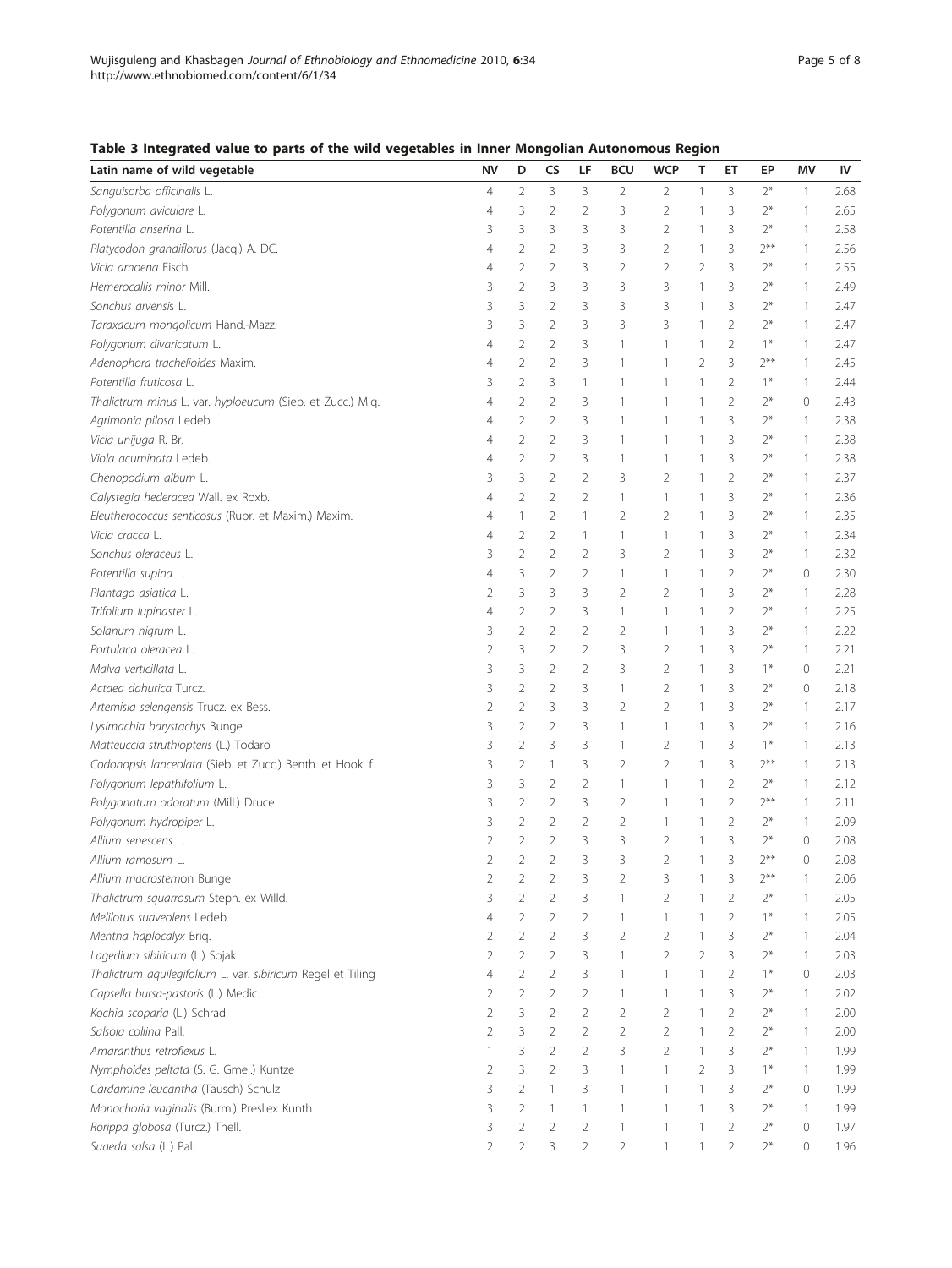| Lycium chinense Mill.                                                     | 3              | $\mathbf{1}$   | $\mathbf{1}$   | $\mathbf{1}$   | $\overline{2}$ | 3              | $\overline{2}$ | 3              | $2*$   | 1                   | 1.95 |
|---------------------------------------------------------------------------|----------------|----------------|----------------|----------------|----------------|----------------|----------------|----------------|--------|---------------------|------|
| Lycopus lucidus Turcz. ex Benth.                                          | $\overline{2}$ | $\overline{2}$ | $\overline{2}$ | 3              | 1              | 1              | $\mathbf{1}$   | 3              | $2***$ | 1                   | 1.94 |
| Pedicularis resupinata L.                                                 | 2              | $\overline{2}$ | $\overline{2}$ | 3              | 1              | 1              | 1              | 3              | $2*$   | 1                   | 1.94 |
| Ixeris chinensis (Thunb.) Nakai.                                          | 1              | 3              | $\overline{2}$ | 3              | 2              | $\overline{2}$ | 1              | 3              | $2*$   | $\mathbf{1}$        | 1.93 |
| Potentilla bifurca L.                                                     | 3              | 3              | $\overline{2}$ | 3              | 1              | 1              | $\mathbf{1}$   | $\overline{2}$ | $1*$   | $\mathsf{O}\xspace$ | 1.92 |
| Lathyrus davidii Hance                                                    | 4              | $\mathbf{1}$   | 1              | 3              | 1              | 1              | $\mathbf{1}$   | 3              | $1*$   | $\overline{0}$      | 1.92 |
| Rumex acetosa L.                                                          | 2              | $\overline{2}$ | $\overline{2}$ | 3              | $\overline{2}$ | $\overline{2}$ | $\mathbf{1}$   | $\overline{2}$ | $2*$   | $\mathbf{1}$        | 1.91 |
| Viola verecunda A. Gray                                                   | 3              | $\mathbf{1}$   | $\mathbf{1}$   | 3              | $\mathbf{1}$   | $\mathbb{1}$   | $\mathbf{1}$   | 3              | $2*$   | $\mathsf{O}\xspace$ | 1.91 |
| Ulmus pumila L.                                                           | 1              | 3              | $\overline{2}$ | 1              | 3              | $\mathbf{1}$   | $\mathbf{1}$   | 1              | $2***$ | $\mathbf{1}$        | 1.91 |
| Plantago major L.                                                         | 2              | $\overline{2}$ | $\overline{2}$ | 3              | 1              | $\mathbf{1}$   | $\mathbf{1}$   | 3              | $2*$   | $\mathsf{O}\xspace$ | 1.90 |
| Patrinia scabiosaefolia Fisch. ex Trev.                                   | 3              | $\overline{2}$ | $\overline{2}$ | 3              | 1              | 1              | 1              | 1              | $2*$   | 1                   | 1.90 |
| Galinsoga parviflora Cav.                                                 | 3              | $\mathbf{1}$   | $\mathbf{1}$   | 2              | 1              | $\mathbf{1}$   | $\mathbf{1}$   | 3              | $2*$   | $\mathbf{1}$        | 1.90 |
| Kummerowia striata (Thunb.) Schindl.                                      | 4              | $\mathbf{1}$   | $\overline{2}$ | 2              | 1              | 1              | $\mathbf{1}$   | $\overline{2}$ | $1*$   | $\mathsf{O}\xspace$ | 1.90 |
| Allium mongolicum Regel                                                   | 1              | $\overline{2}$ | $\overline{2}$ | 3              | 3              | 3              | $\mathbf{1}$   | 3              | $2*$   | $\circ$             | 1.88 |
| Arctium lappa L.                                                          | 2              | $\overline{2}$ | $\overline{2}$ | 2              | 1              | 1              | $\mathbf{1}$   | 3              | $2***$ | $\circ$             | 1.88 |
| Glaux maritima L.                                                         | $\overline{2}$ | 3              | 3              | 3              | 1              | $\mathbf{1}$   | $\mathbf{1}$   | 3              | $1*$   | $\circ$             | 1.86 |
| Asparagus schoberioides Kunth                                             | 3              | $\overline{2}$ | $\overline{2}$ | 3              | 1              | $\mathbf{1}$   | $\mathbf{1}$   | $\overline{2}$ | $1*$   | $\mathbf{1}$        | 1.85 |
| Medicago lupulina L.                                                      | 3              | $\overline{2}$ | $\overline{2}$ | 2              | 1              | $\overline{2}$ | $\mathbf{1}$   | $\overline{2}$ | $1*$   | 1                   | 1.85 |
| Pteridium aquilinum (L.) Kuhn var. latiusculum (Desv.) Underw. ex Heller. | 1              | $\overline{2}$ | 2              | 3              | 2              | 3              | 1              | 3              | $2*$   | 1                   | 1.84 |
| Athyrium multidentatum (Doell) Ching                                      | 3              | $\mathbf{1}$   | $\overline{2}$ | 3              | 1              | $\mathbf{1}$   | 1              | 3              | $1*$   | $\circ$             | 1.83 |
| Sedum aizoon L.                                                           | 2              | $\overline{2}$ | 1              | 3              | 1              | $\mathbf{1}$   | $\mathbf{1}$   | 3              | $2*$   | 1                   | 1.81 |
| Carduus crispus L.                                                        | 1              | 3              | $\overline{2}$ | 2              | $\mathbf{1}$   | $\mathbf{1}$   | 1              | 3              | $2*$   | $\mathbf{1}$        | 1.81 |
| Schisandra chinensis (Turcz.) Baill.                                      | 2              | $\overline{2}$ | $\mathbf{1}$   | 1              | $\overline{2}$ | 1              | $\mathbf{1}$   | 3              | $2*$   | $\mathsf{O}\xspace$ | 1.81 |
| Allium tenuissimum L.                                                     | 1              | $\overline{2}$ | $\overline{2}$ | 3              | $\overline{2}$ | $\overline{2}$ | $\mathbf{1}$   | 3              | $2*$   | $\circ$             | 1.78 |
| Kummerowia stipulacea (Maxim.) Makino                                     | 4              | $\overline{2}$ | $\overline{2}$ | $\overline{2}$ | 1              | $\mathbf{1}$   | $\mathbf{1}$   | $\overline{2}$ | $1*$   | $\mathbf{1}$        | 1.75 |
| Lespedeza caraganae Bunge                                                 | 4              | $\mathbb{1}$   | 1              | 1              | 1              | 1              | $\mathbf{1}$   | $\overline{2}$ | $1*$   | $\mathsf{O}\xspace$ | 1.75 |
| Cirsium segetum Bunge                                                     | 2              | 3              | $\overline{2}$ | 3              | 1              | $\mathbf{1}$   | $\mathbf{1}$   | $\overline{2}$ | $1*$   | $\mathbf{1}$        | 1.74 |
| Oxalis corniculata L.                                                     | 3              | $\mathbf{1}$   | 1              | 3              | 1              | $\mathbf{1}$   | $\mathbf{1}$   | 3              | $1*$   | $\mathbf{1}$        | 1.74 |
| Typha latifolia L.                                                        | 1              | $\overline{2}$ | $\overline{2}$ | 3              | 1              | $\mathbf{1}$   | $\mathbf{1}$   | 3              | $2*$   | 1                   | 1.72 |
| Sanicula chinensis Bunge                                                  | 2              | $\mathbf{1}$   | $\mathbf{1}$   | 3              | 1              | $\overline{2}$ | 1              | 3              | $2*$   | $\circ$             | 1.68 |
| Rheum franzenbachii Munt.                                                 | 3              | $\overline{2}$ | $\mathbf{1}$   | 3              | 1              | $\mathbf{1}$   | $\mathbf{1}$   | $\overline{2}$ | $1*$   | 0                   | 1.68 |
| Atractylodes japonica Koidz. ex Kitam.                                    | $\overline{2}$ | $\mathbf{1}$   | 1              | 3              | 1              | $\mathbf{1}$   | $\mathbf{1}$   | 3              | $2*$   | $\overline{0}$      | 1.66 |
| Commelina communis L.                                                     | 2              | $\overline{2}$ | $\overline{2}$ | 2              | 1              | $\mathbf{1}$   | $\mathbf{1}$   | $\overline{2}$ | $1*$   | 1                   | 1.63 |
| Kalimeris integrifolia Turcz.ex DC.                                       | 1              | $\overline{2}$ | $\overline{2}$ | 3              | 1              | $\overline{2}$ | $\overline{2}$ | $\overline{2}$ | $1*$   | 1                   | 1.60 |
| Syneilesis aconitifolia (Bunge) Maxim.                                    | 1              | $\overline{2}$ | $\overline{2}$ | 3              | 1              | $\mathbf{1}$   | $\mathbf{1}$   | $\overline{2}$ | $2*$   | $\mathbf{1}$        | 1.59 |
| Conyza canadensis (L.) Cronq.                                             | 3              | $\mathbb{1}$   | 1              | 2              | 1              | $\mathbf{1}$   | $\mathbf{1}$   | $\overline{2}$ | $1*$   | $\mathbf{1}$        | 1.59 |
| Suaeda glauca (Bunge) Bunge                                               | 1              | 2              | 3              | $\overline{2}$ | $\overline{2}$ | 1              | 1              | $\overline{2}$ | $1*$   | $\circ$             | 1.56 |
| Ulmus macrocarpa Hance                                                    | 1              | $\overline{2}$ | 3              | 1              | $\overline{2}$ | 1              | $\mathbf{1}$   | 1              | $7***$ | $\circ$             | 1.49 |
| Oenanthe javanica (Bl.) DC.                                               | 1              | $\mathbf{1}$   | $\mathbf{1}$   | 3              | $\overline{2}$ | 1              | $\mathbf{1}$   | 3              | $1*$   | 0                   | 1.26 |
|                                                                           |                |                |                |                |                |                |                |                |        |                     |      |

#### <span id="page-5-0"></span>Table 3: Integrated value to parts of the wild vegetables in Inner Mongolian Autonomous Region (Continued)

EP(Edible Parts): \* green vegetative part (leaf and stem); \*\* green vegetative part (leaf and stem) and underground part (roots and rhizomes); \*\*\* green vegetative part (leaf and stem) and green fruit.

time, some of the most popular wild vegetables in Inner Mongolia as Amaranthus retroflexus L., Ulmus pumila L., Suaeda glauca (Bunge) Bunge show a lower integrated value. In addition, local people less frequently know and eat some species that possessing the highest or higher integrated values. Sanguisorba officinalis L., Platycodon grandiflorus (Jacq.) A. DC., Vicia amoena Fisch., Adenophora trachelioides Maxim., Agrimonia pilosa Ledeb., Vicia unijuga R. Br. are examples of species that despite their high-integrated value are infrequently used by local people. Whether considered from a nutritional standpoint or from their biological and ecological traits, all of the above plants possess higher edible value and characteristics of easy cultivars, but within the communities surveyed there is little awareness of them.

# Table 4 Integrated value of the evaluation criteria

| Integrated value | >2.5    | $2.0 - 2.5$ | $1.5 - 2.0$ | <1.5 |
|------------------|---------|-------------|-------------|------|
| Grade            | highest | high        | general     | low  |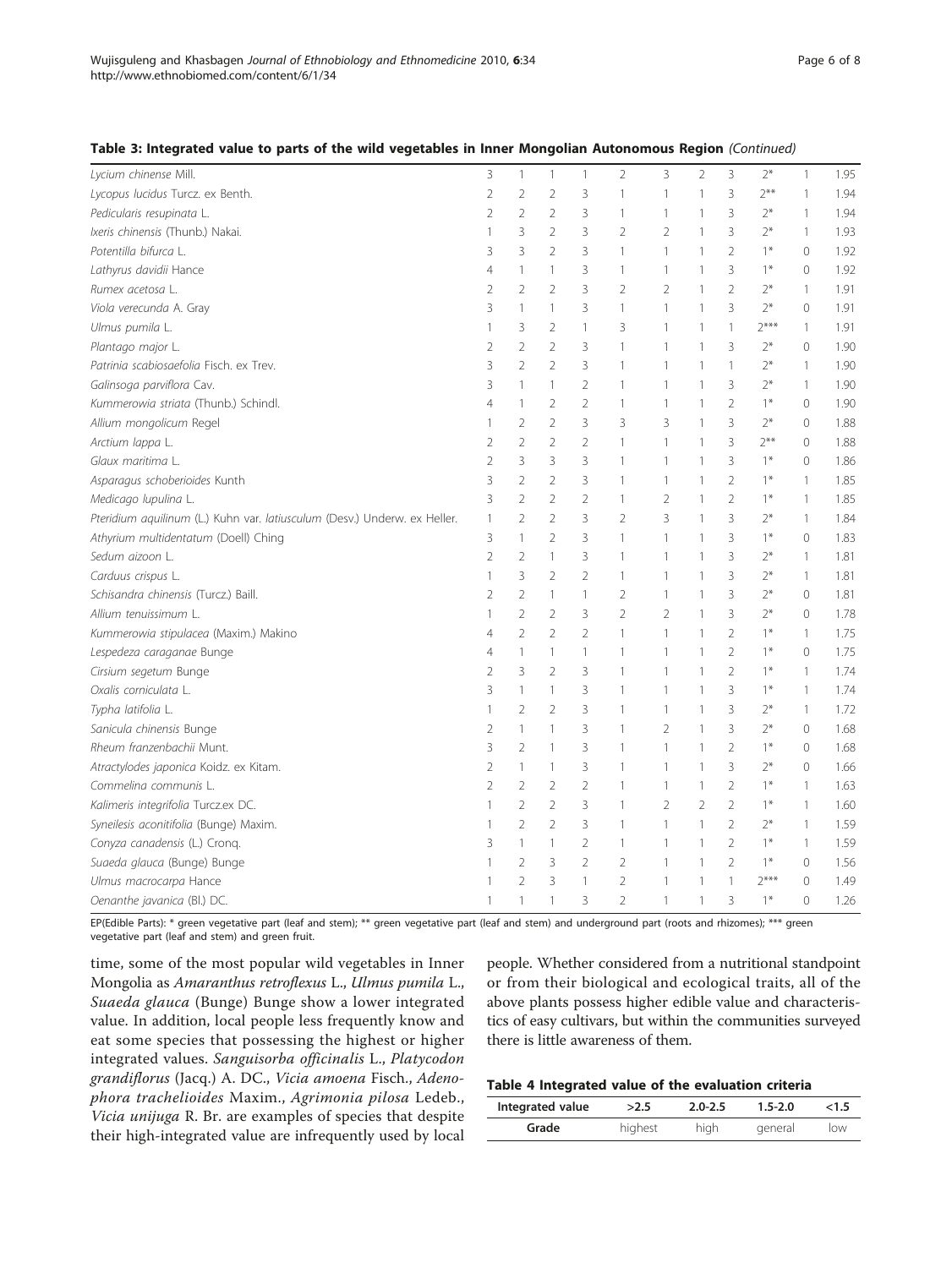<span id="page-6-0"></span>

### Conclusions

Inner Mongolia is rich in wild vegetable resources, but the majority of them are seldom collected or cultivated because of their biological and ecological traits. Traits that contribute to the uncommon usage of these wild vegetable resources include life form, life cycle, distribution, abundance, edibility time, size of plant and toxicity.

According to the integrated assessment, the key species in Inner Mongolia were discovered. These include, Sanguisorba officinalis L., Polygonum aviculare L., Potentilla anserina L., Platycodon grandiflorus (Jacq.) A. DC., Vicia amoena Fisch etc.. These species exhibit the traits of high-quality vegetables, such as high vitamins content, no toxicity or have toxins that are easy to remove, unique taste, appropriate edible parts, suitability for cultivation, simple to collect and process, and so on. The species with the above traits are worthy of further research and development.

The studies of wild vegetable resources in Inner Mongolia are only beginning. In order to introduce new products and increase dietary diversity of local people, complimentary studies and further ethnobotanical studies should be performed. The enormous amount of traditional knowledge and understanding of wild vegetables could be very useful for management strategies and life-style choices for local people. This knowledge and understanding may serve as baseline data for future development. In order to ensure the nutritional and toxicity content of the wild vegetables, a detailed determination of nutritional and poisonous components should be conducted. Finally, further comprehensive assessments, measuring the integrated values of wild vegetables should be performed to further understand their potential for cultivation or product development.

# Additional material

[Additional file 1: A](http://www.biomedcentral.com/content/supplementary/1746-4269-6-34-S1.DOC)ppendix 1. References from China in Chinese

#### Acknowledgements

This study was partly supported by the National Natural Science Foundation (30560013). We are grateful to the local people in Inner Mongolia who provided useful information for us during our field trips. We also thank the experts at Inner Mongolia Normal University and my colleagues. Special thanks go to Alexander Weiss, who has edited the English.

#### Author details

<sup>1</sup>Mongolian Medicine College, Inner Mongolia Medical University, Huhhot 010110, China. <sup>2</sup>Inner Mongolia Normal University, Huhhot 010022, China.

#### Authors' contributions

WW conducted field surveys and interviews with the local people, identified the herbarium with KK, drafted and finalized the manuscript with KK. KK supervised the research works. All authors have read and approved the final manuscript.

#### Competing interests

The authors declare that they have no competing interests.

#### Received: 19 June 2010 Accepted: 6 December 2010 Published: 6 December 2010

#### References

- 1. Inner Mongolia and Ningxia Integrated Expedition of the Chinese Academy of Sciences: Vegetation in Inner Mongolia. Beijing: Science Press; 1985.
- 2. Ma YQ: Flora of Inner Mongolia. Hohhot: Inner Mongolia People's press;, Second 1998I.
- 3. Fernald ML, Kinsey AC: Edible Wild Plants of Eastern North America. New York: Harper; 1958.
- 4. Tomikel J: Edible Wild Plants of Eastern United States and Canada. California: Allegheny Press; 1976.
- 5. Peterson L, Peterson RT: A Field Guide to Edible Wild Plants of Eastern and Central North America. Boston: Houghton Mifflin; 1978.
- 6. Szczawinski AF, Turner NJ: Wild Green Vegetables of Canada, Ottawa: National Museum of Natural Sciences. Chicago: University of Chicago Press; 1980.
- 7. Ogle BM, Grivetti LE: Legacy of the chameleon: wild plants in the kingdom of Swaziland, Southern Africa: a cultural, ecological, nutritional study. Part IV-Nutritional analysis and conclusions Ecol Food Nutr 1985, 17:41-69.